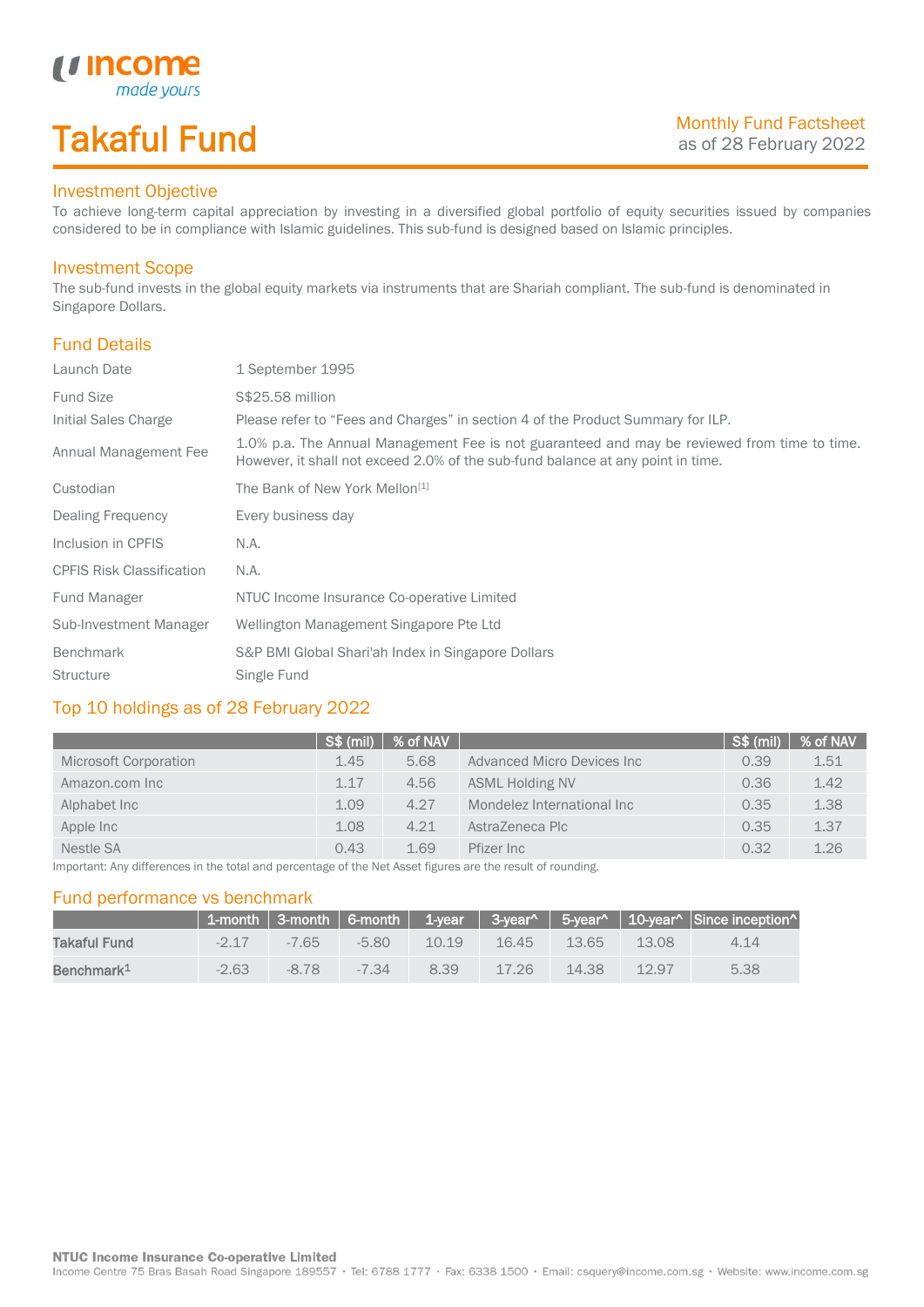# Takaful Fund

*<u>Income</u>*<br>made yours

I



The returns are calculated using bid-to-bid prices, in Singapore dollar terms, with dividends and distributions reinvested. ^Returns above one year are annualized. Past performance is not indicative of future performance. Fees & charges payable through deduction of premium or cancellation of units are excluded from this calculation.

#### <sup>1</sup> Note to our Policyholders on Revision of Benchmark Return:

Effective from 1 April 2011, dividend reinvested has been included in the returns of the Benchmark to achieve a better comparison of the Fund performance against its Benchmark. The historical Benchmark returns for the period from 1 July 2010 to 31 March 2011 have therefore been revised.

#### **Volatility**

|                     | <b>Annual Volatility (%)</b> |
|---------------------|------------------------------|
| <b>Takaful Fund</b> | 14.48                        |

Calculated using bid-bid prices in Singapore Dollar terms, with dividends and distribution reinvested.

**NTUC Income Insurance Co-operative Limited** 

Income Centre 75 Bras Basah Road Singapore 189557 · Tel: 6788 1777 · Fax: 6338 1500 · Email: csquery@income.com.sg · Website: www.income.com.sg